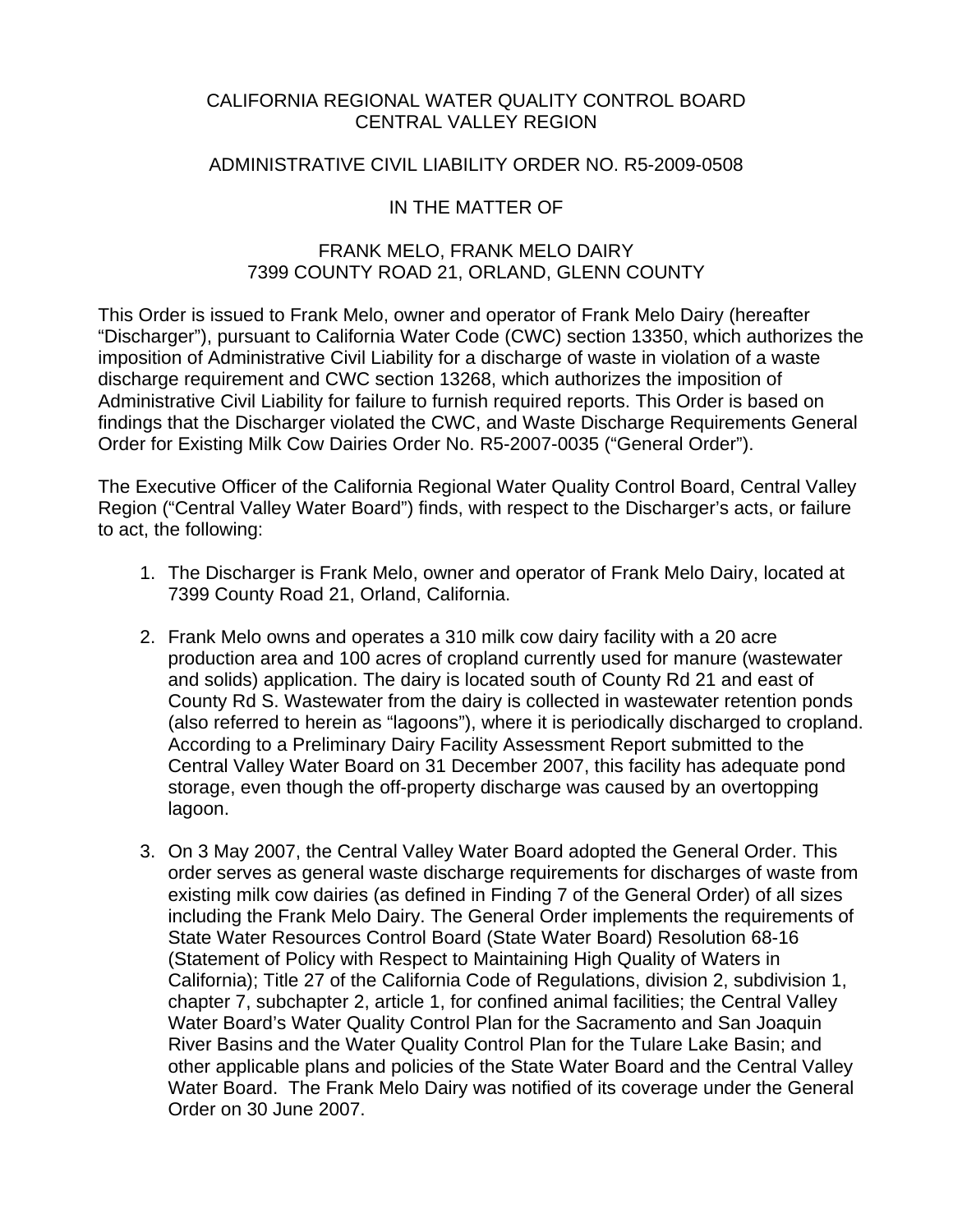- 4. On 6 February 2008, Department of Fish & Game conducted an investigation concerning wastewater in a canal along County Rd 24. It was determined that Frank Melo Dairy was the source of the discharge. Frank Melo Dairy has three (3) wastewater lagoons on the property. The middle lagoon had overflowed into a ditch located west of it. The ditch runs south and then east along the south end of the cropland. The discharge had reached the end of the cropland and then continued south and into the canal at County Rd 24, which empties into the Sacramento River. Central Valley Water Board staff conducted a follow up site-inspection on 7 February 2008 and it was noted that the overflow from the lagoon had been sufficient to create a two (2) foot wide swale in the soil connecting the lagoon to the ditch. According to the Priority Reporting of Significant Events Report submitted by Frank Melo on 18 March 2008, approximately 1400 gallons of wastewater left the property. The 7 February 2008 inspection disclosed that none of the three lagoons on the dairy had the one foot (1) of freeboard required under the General Order. In addition, none of the fields had a tailwater return system that would prevent wastewater applied to cropland from leaving the property.
- 5. On 6 February 2008, six (6) water samples were collected by Department of Fish and Game, and tested by Fish and Wildlife Water Pollution Control Laboratory. All but the sample collected up gradient from the discharge were determined to be deleterious to aquatic organisms living in waters of the state.

| <b>Sample</b><br>Identification/<br>Location                    | <b>Date</b> | Time  | EC.<br>$\mu$ s/cm | <b>PH</b> | Temp<br>(Celsius) | Undissociated<br>Ammonia as<br>NH <sub>3</sub> mg/L<br>(should not<br>exceed.02<br>mg/L) | Ammonia as N<br>mg/L (Should<br>not exceed .1 -<br>4 mg/L) |
|-----------------------------------------------------------------|-------------|-------|-------------------|-----------|-------------------|------------------------------------------------------------------------------------------|------------------------------------------------------------|
| 1. Drain Up<br><b>Gradient South</b><br><b>Side of Property</b> | 2/6/08      | 16:17 | 6814              | 8.79      | 12.7              | .016                                                                                     | .107                                                       |
| 2. Field Ditch<br><b>South Side Into</b><br><b>Dairy</b>        | 2/6/08      | 16:25 | 6263              | 7.55      | 10.3              | 3.26                                                                                     | 398                                                        |
| 3. Lagoon<br><b>Overflow Into</b><br><b>Drain</b>               | 2/6/08      | 17:46 | 6505              | 7.23      | 10.0              | 1.52                                                                                     | 396                                                        |
| 4.Lagoon                                                        | 2/6/08      | 17:48 | 6468              | 7.43      | 12.2              | 2.81                                                                                     | 390                                                        |
| 5. Canal South<br><b>Side County Road</b><br>21(East of I-5)    | 2/6/08      | 18:01 | 1147              | 8.40      | 11.7              | 5.92                                                                                     | 96.0                                                       |
| 6. Drain (North of<br><b>County Road 24)</b>                    | 2/6/08      | 18:47 | 4990              | 8.18      | 10.1              | 8.71                                                                                     | 259                                                        |

- 6. On 7 March 2008, Central Valley Water Board staff issued the Discharger a written Notice of Violation letter, giving notice of the violations that had led to the issuance of this Order.
- *7.* CWC section 13323 states, in part: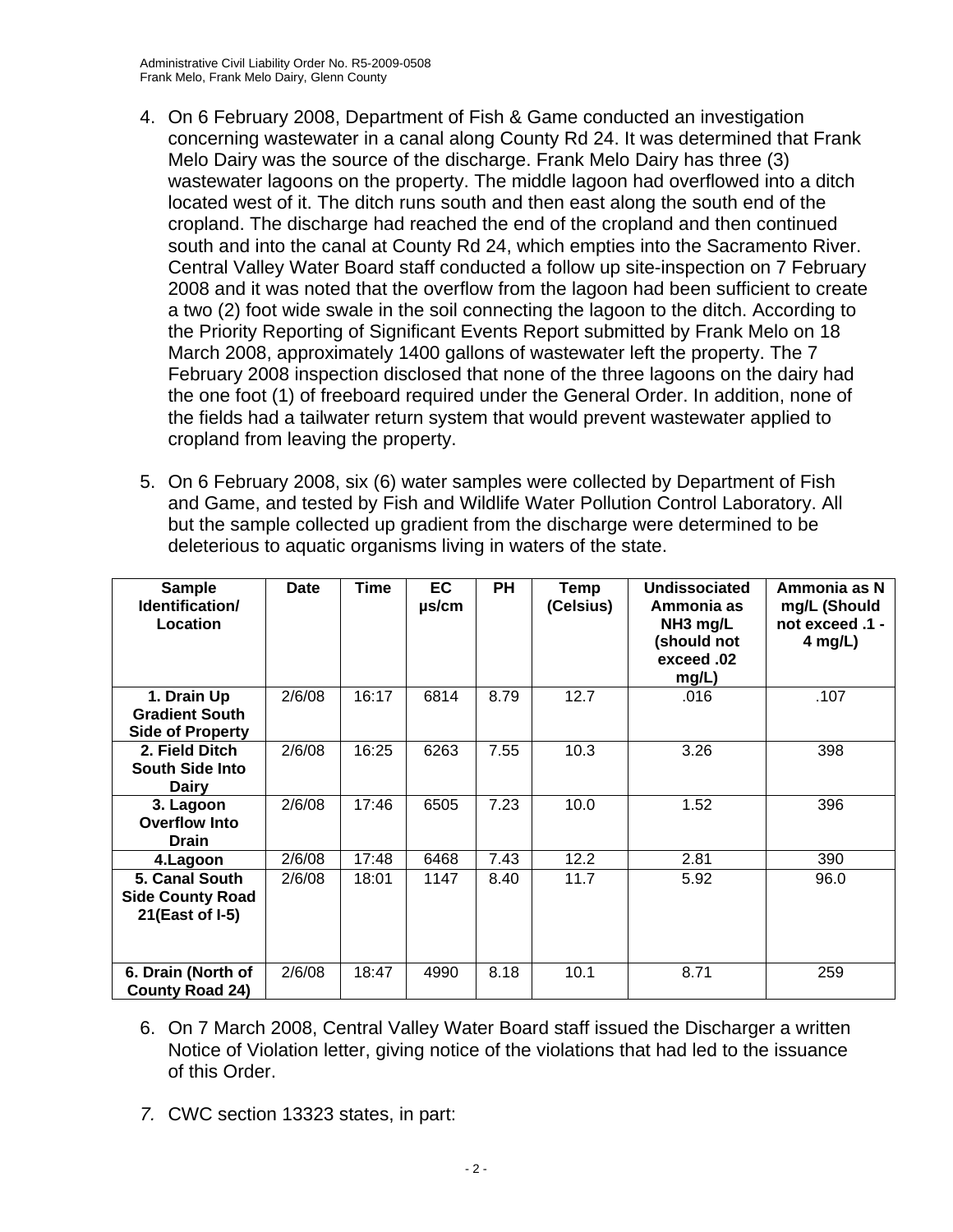"Any executive officer of a regional board may issue a complaint to any person on whom administrative civil liability may be imposed pursuant to this article. The complaint shall allege the act or failure to act that constitutes a violation of law, the provision authorizing civil liability to be imposed pursuant to this article, and the proposed civil liability."

8. CWC section 13350 states, in part:

"Any person who…in violation of any waste discharge requirements, waiver condition, certification, or other order or prohibition issued, reissued, or amended by a regional board or the state board, discharges waste, or causes or permits waste to be deposited where it is discharged into waters of the state…shall be liable civilly . . .."

The relevant penalty provisions of the statute at §13350(e) provide that:

"[A] regional board may impose civil liability administratively . . . either on a daily basis or on a per gallon basis, but not both. (1) The civil liability on a daily basis may not exceed five thousand dollars (\$5,000) for each day the violation occurs. . . . (2) The civil liability on a per gallon basis may not exceed ten dollars (\$10) for each gallon of waste discharged."

9. General Order Prohibition A.4 states:

"The collection, treatment, storage, discharge, or disposal of wastes at an existing milk cow dairy that results in (1) discharge of waste constituents in a manner which could cause degradation of surface water or groundwater except as allowed by this order, (2) contamination or pollution of surface or groundwater, or (3) a condition of nuisance (as defined by the California Water Code section 13050) is prohibited."

This provision is designed to prevent waste discharges that could affect the quality of the waters of the state and create nuisances. The discharge of wastewater from the wastewater retention pond into the canal, observed by Central Valley Water Board staff on 6 February 2008, constituted a violation of Prohibition A.4 of the General Order and therefore is in violation of a Waste Discharge Requirement as specified in CWC section 13350.

- 10. By discharging waste into the irrigation canal, the Discharger "discharge[d] waste, or cause[d] or permit[ed] waste to be deposited where it is discharged into the waters of state" under CWC section 13350.
- 11. Monitoring and Reporting Program No. R5-2007-0035 ("MRP") was issued pursuant to CWC Section 13267 and is incorporated into the General Order at Provision E3. CWC section 13268 provides that:

"Any person failing or refusing to furnish technical or monitoring program reports as required by... Section 13267 . . . may be liable civilly . . .. Civil liability may be administratively imposed by a regional board . . . in an amount which shall not exceed one thousand dollars (\$1,000) for each day in which the violation occurs."

12. Section C of the MRP, under "Priority Reporting of Significant Events," requires the discharger to report "any noncompliance that endangers human health or the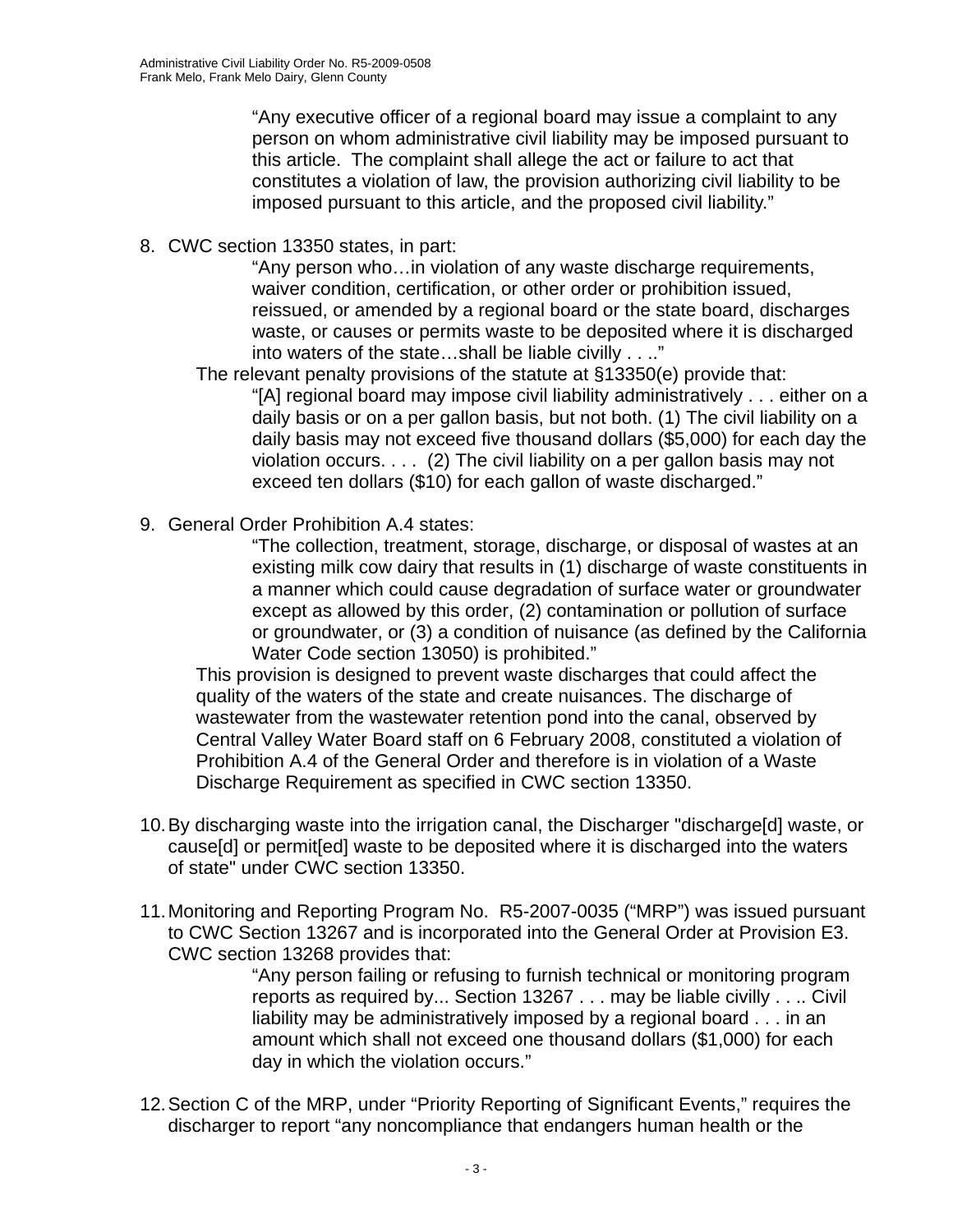environment or any noncompliance with Prohibitions A.1, A.2, A.3, A.4, A.5, A.8, A.9, A.10, A.11, and A.12 in the [General] Order." In relevant part, the discharger must submit a written report to the Regional Water Board within two weeks of becoming aware of the incident. The report must contain a description of the noncompliance, its causes, duration, and the actual or anticipated time for achieving compliance. The report must include complete details of the steps that the Discharger has taken or intends to take, in order to prevent recurrence. The Discharger became aware of the incident at the latest on 6 February 2008 when Central Valley Water Board staff inspected the discharge. The Discharger was required to submit a written report within two weeks of that date on 20 February 2008. The report was not received by the Central Valley Water Board until 18 March 2008, 27 days late.

- 13. **Maximum Civil Liability for Discharge to Irrigation Canal:** Per CWC section 13350 maximum civil liability for the discharge to the irrigation canal is fourteen thousand dollars  $(\$10 \times 1,400$  gallons =  $\$14,000$ ).
- 14. **Minimum Civil Liability for Discharge to Irrigation Canal**: There is no minimum civil liability amount in accordance with CWC section 13350.
- 15. **Maximum Civil Liability for Failure to Submit Report:** Per CWC section 13268, the maximum civil liability for the failure to submit the written report is twenty-seven thousand dollars  $(\$1,000 \times 27 \text{ days} = \$27,000$ ).
- 16. **Minimum Civil Liability**: There is no minimum civil liability amount in accordance with CWC section 13268.
- 17. **Total Maximum Civil Liability:** The total maximum civil liability is forty-one thousand dollars  $(\$14,000 + \$27,000 = \$41,000)$ .
- 18. CWC section 13327 states:

"In determining the amount of civil liability, the regional board, and the state board upon review of any order pursuant to Section 13320, shall take into consideration the nature, circumstance, extent, and gravity of the violation or violations, whether the discharge is susceptible to cleanup or abatement, the degree of toxicity of the discharge, and, with respect to the violator, the ability to pay, the effect on ability to continue in business, any voluntary cleanup efforts undertaken, any prior history of violations, the degree of culpability, economic benefit or savings, if any, resulting from the violation, and other matters as justice may require."

- 19. An Administrative Civil Liability complaint in the amount of eight thousand dollars (\$8000) was issued to the Discharger on 11 July 2008.
- 20. Frank Melo spoke with Central Valley Water Board staff on 22 July 2008 requesting the Central Valley Water Board to consider a reduction in the Administrative Civil Liability or allow payment of the liability over time, and to consider allowing credit for remedial work done after the date of the discharge in lieu of a portion of the Liability.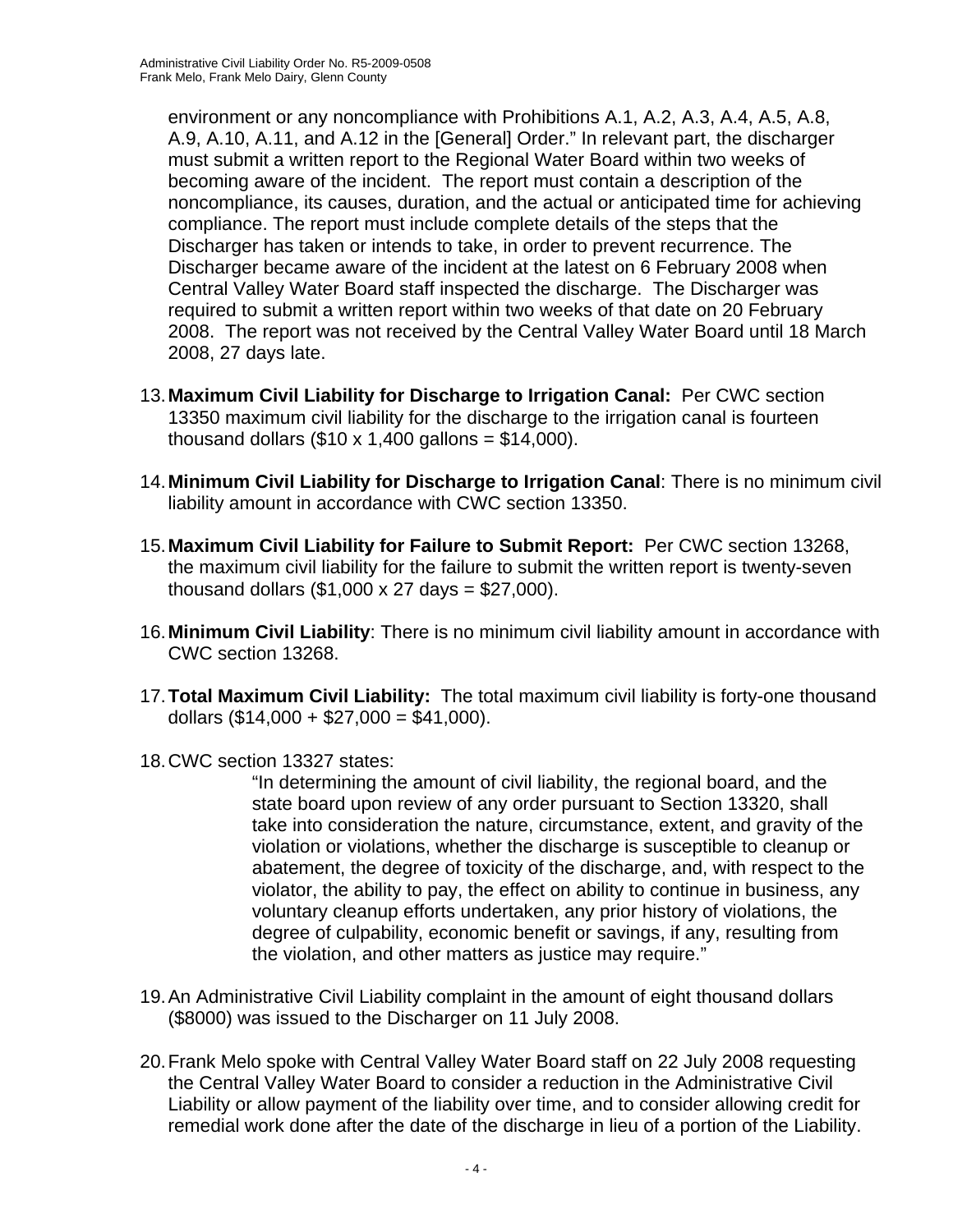- 21. The Discharger has taken steps to reduce his water use. He has put a restrictor on the water line, stopped pre-washing cows in the sprinkler pen, and removed the sprinkler heads. Since the discharge resulted from an overflowing lagoon, these are all positive steps to prevent future discharges due to an overfull lagoon. In addition, the Discharger will gutter his hay and free stall barns, and will relocate this clean roof water to the field via a new trench. The Discharger will purchase a new pump to move the water and will pay to install electricity to power the pump. The cost of these improvements will equal or exceed \$5000.
- 22. Issuance of this Administrative Civil Liability Order is exempt from the provisions of the California Environmental Quality Act (Pub. Resources Code § 21000 et seq.), in accordance with California Code of Regulations, title 14, section 15321 (a) (2).
- 23. On 15 March 2007, the Central Valley Water Board explicitly delegated to the Executive Officer the authority to issue orders to assess administrative civil liability where the matter is not contested by the discharger. (Resolution R5-2007-0009). Any person aggrieved by this action of the Central Valley Water Board may petition the State Water Board to review the action in accordance with CWC section 13320 and California Code of Regulations, title 23, sections 2050 and following. The State Water Board must receive the petition by 5:00 p.m., 30 days after the date that this tentative Order becomes final, except that if the thirtieth day following the date that this tentative Order becomes final falls on a Saturday, Sunday, or state holiday, the petition must be received by the State Water Board by 5:00 p.m. on the next business day. This tentative Order is set to become final on 12 March 2009. Copies of the law and regulations applicable to filing petitions may be found on the Internet at: http://www.waterboards.ca.gov/public\_notices/petitions/water\_quality/ or will be provided upon request.
- 24. This tentative Order constitutes a settlement of the violations herein mentioned. Notice of this settlement is being published on the Central Valley Water Board's website and is being provided to all interested parties on 24 February 2009. Following the expiration of a 14 day public notice and comment period, this Order is set to become final on 12 March 2009, provided that significant comments raising issues that would cause the Central Valley Water Board to reconsider this action are not received in the public comment period. The Order will be effective immediately upon issuance.